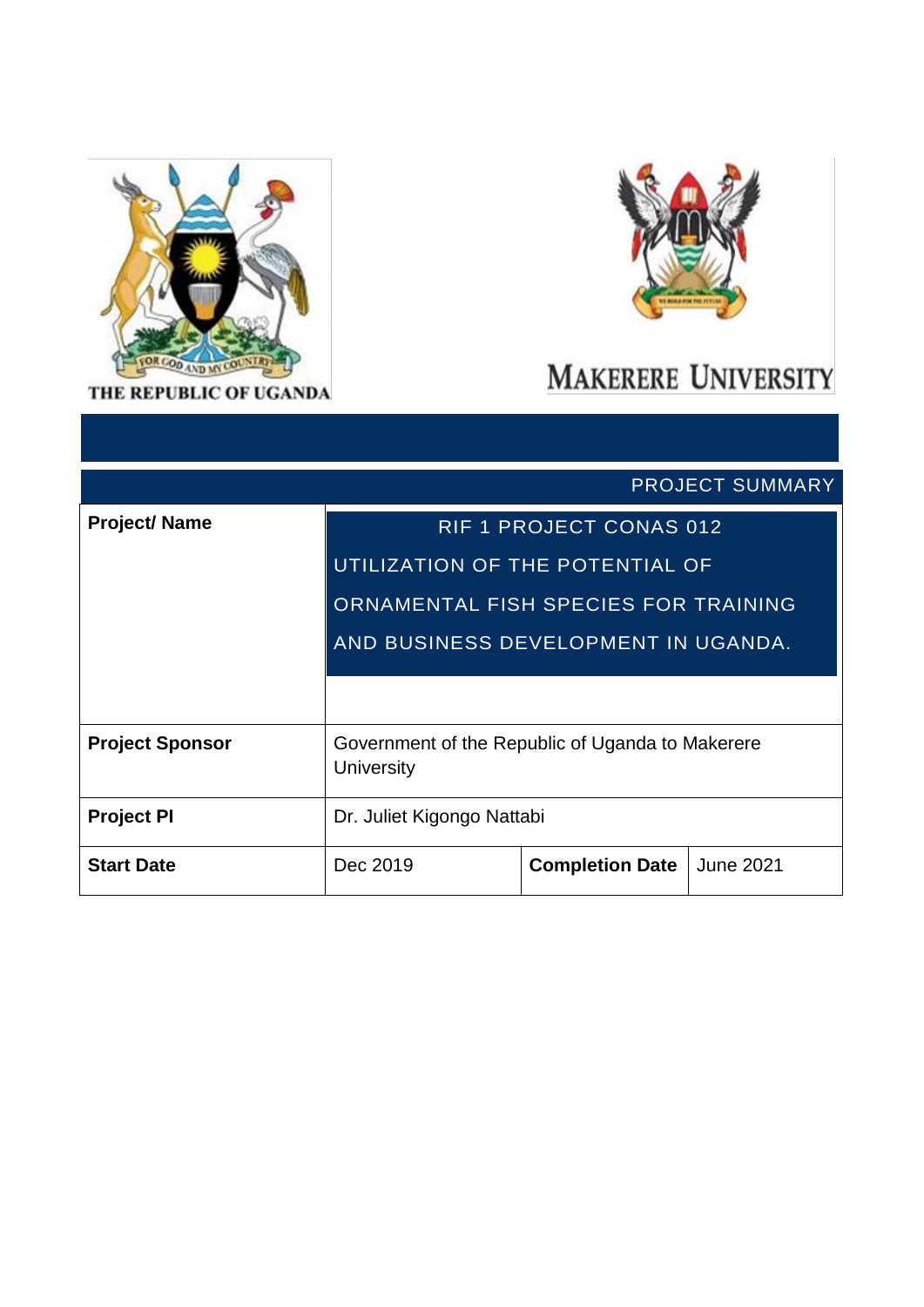## PROJECT CLOSURE SUMMARY

#### PURPOSE OF THE PROJECT

Production of animals for the aquarium hobbyist trade is a rapidly growing sector of the aquacultural industry, and it will continue to become more important as restrictions are placed on collecting animals from the wild. Currently, approximately 90% of freshwater fish traded in the hobbyist industry are captively cultured. Given the future importance of aquaculture production of ornamental species, it is important to elucidate the benefits and risks for this sector. There are over 300 species of Haplochromine widely distributed in Ugandan lakes with a huge potential for ornamental trade but not exploited. Moreover, most ornamental fish fetch much higher economic value than food fish, they may provide a good alternative livelihood option for fishers and the lakeside dependent communities (Kannan, 2014, Namulawa*, et al*. 2014). In 2015, Uganda ranked 129 in export of ornamental live fish (Factfish, 2018), however, the ornamental fish industry is still underdeveloped and limited in knowledge of available ornamental fish species. One of the sustainable ways of resource utilization is through artificial culture; our project therefore intended to undertake a robust collection, identification and breeding potential ornamental species, starting with the haplochromine cichlids fish species from the Lake Victoria basin

The Department of Zoology, Entomology and Fisheries Science located at the College of Natural Sciences, Makerere University has had a moderate outdoor aquarium facility since its inception in the 1940s which is of aesthetic value and an indoor aquarium facility with 17 tanks which were not fully functional due to limited funding towards development of teaching aid infrastructure. With Support from the government of Uganda to Makerere University RIF one. The indoor aquarium facility has been fully refurbished and currently stocked with upto 13 fish species unique and some on the verge of extinction majorly collected from the Lake Nabugabo ecosystem during samplings. If fully expanded in the training-business perspectives and diverse collections undertaken, the available facilities and ornamental fish collections provide huge potential for training and income generation.

#### OBJECTIVES ACHIEVED/NOT ACHIEVED

1. To revamp the Aquarium facility at ZEFS for educational training and create awareness on ornamental fishes through training.

2. To collect diverse specimens of haplochromine fish species and other ornamental fish species from the Lake Victoria and its satellite lakes.

3. To identify and document the occurrence and distribution of ornamental fish species in the study lakes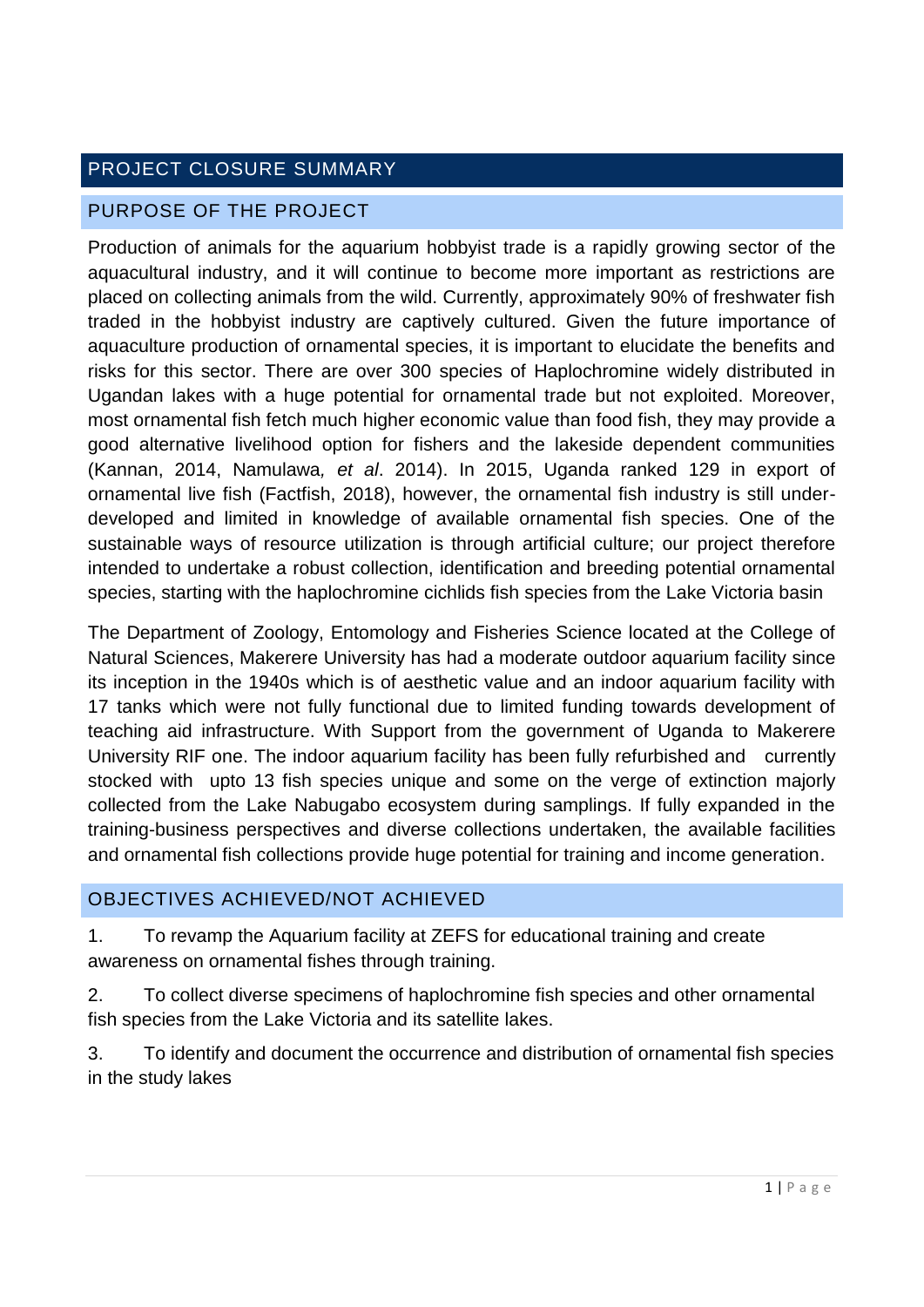4. To conduct selective breeding of wild haplochromine species for ex-situ conservation and aquarium business promotion through tourism and aesthetic value addition

5. Develop guidelines for ornamental aquaculture and trade in Uganda.

#### **NB Objectives 1-3 were achieved while objective 4and 5 are/were not and we will be seeking for funding both internal and external later on to accomplish them.**

#### **OUTPUTS**

- 1. A fully equipped and refurbished training and research aquarium facility available for students of Fisheries and Aquaculture and other allied courses within the vicinity of University premises.
- 2. Innovation of a Solar powered fish transport tank that uses conversion DC to AC for aeration during transit of live fish from field to aquarium resulting in the removal of using oxygen cylinders to transport fish over long distances
- 3. 17 fish species have been collected
- 4. Identification of the species documented and distribution pending input int GIS of points sampled

### ENGANGEMENT PICTURES